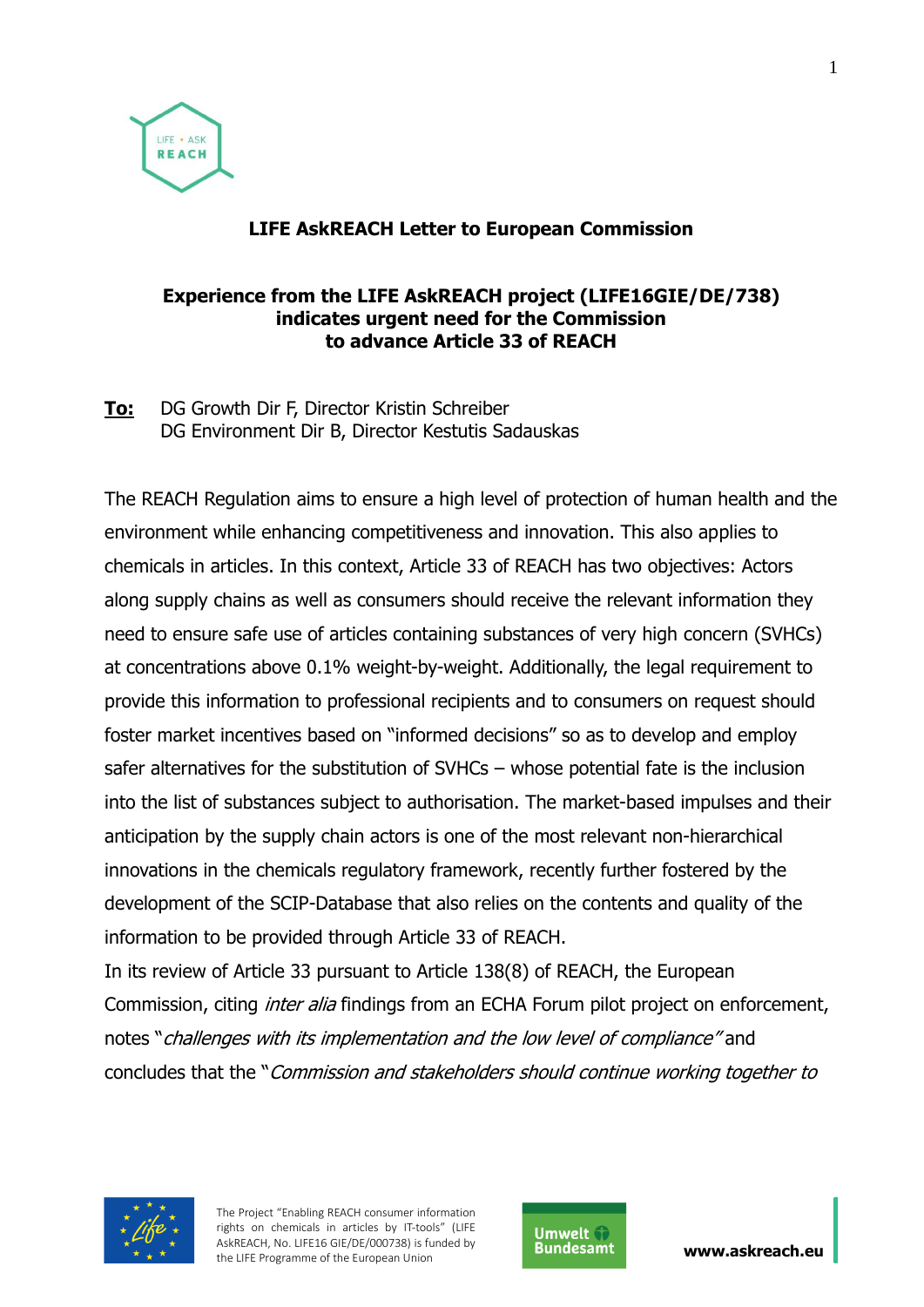

# improve the implementation of the provisions already in force".<sup>1</sup>

The LIFE AskREACH project has invested a great deal of effort into the development and promotion of IT tools aimed at facilitating the communication on SVHCs along the supply chain [Article 33(1) of REACH] as well as between suppliers and consumers [Article  $33(2)$ ]. This is necessary because in surveys<sup>2</sup> consumers constantly express deep concerns with regard to the potential negative impacts on health and the environment of chemicals in articles. Notwithstanding these concerns, the number of SVHC requests raised by consumers is still very low. The positive impacts of Article 33 intended by the legislators are therefore not being realised. The experience gained in LIFE AskREACH suggests that the current regulatory structure is a major cause of this shortcoming. Being able to analyse the impact of almost 80,000 consumers using the App Scan4Chem developed by LIFE AskREACH and 7,000 companies providing information on SVHCs in their articles via the LIFE AskREACH platform, the project creates a real-life laboratory for the implementation of the consumer 'right to know'. The project also engages with companies to improve communications along the supply chain by means of an automated IT-tool. Based on this experience, LIFE AskREACH perceives an urgent need for the Commission to consider – also with a view to the further development of the SCIP database and in the light of the revision clause (Article 138(8) of REACH) – the following policy options for improving the implementation of Article 33, i.e. within the existing legal mandate, as part of the REACH revision process by the end of 2022:<sup>3</sup>

- **Measures for enhancing the quality of suppliers' responses to consumers**
- **Strengthen the communication requirements towards consumers by supporting and extending suppliers' duty to provide information on SVHCs in articles**

<sup>3</sup> Ares(2021)2962933, p. 4.





<sup>&</sup>lt;u>.</u> SWD(2020) 247, p. 35.

A recent [Eurobarometer poll](https://data.europa.eu/euodp/en/data/dataset/S2257_92_4_501_ENG) showed a clear majority of EU citizens are worried about the impact of chemicals present in everyday products on their health (85%) and on the environment (90%).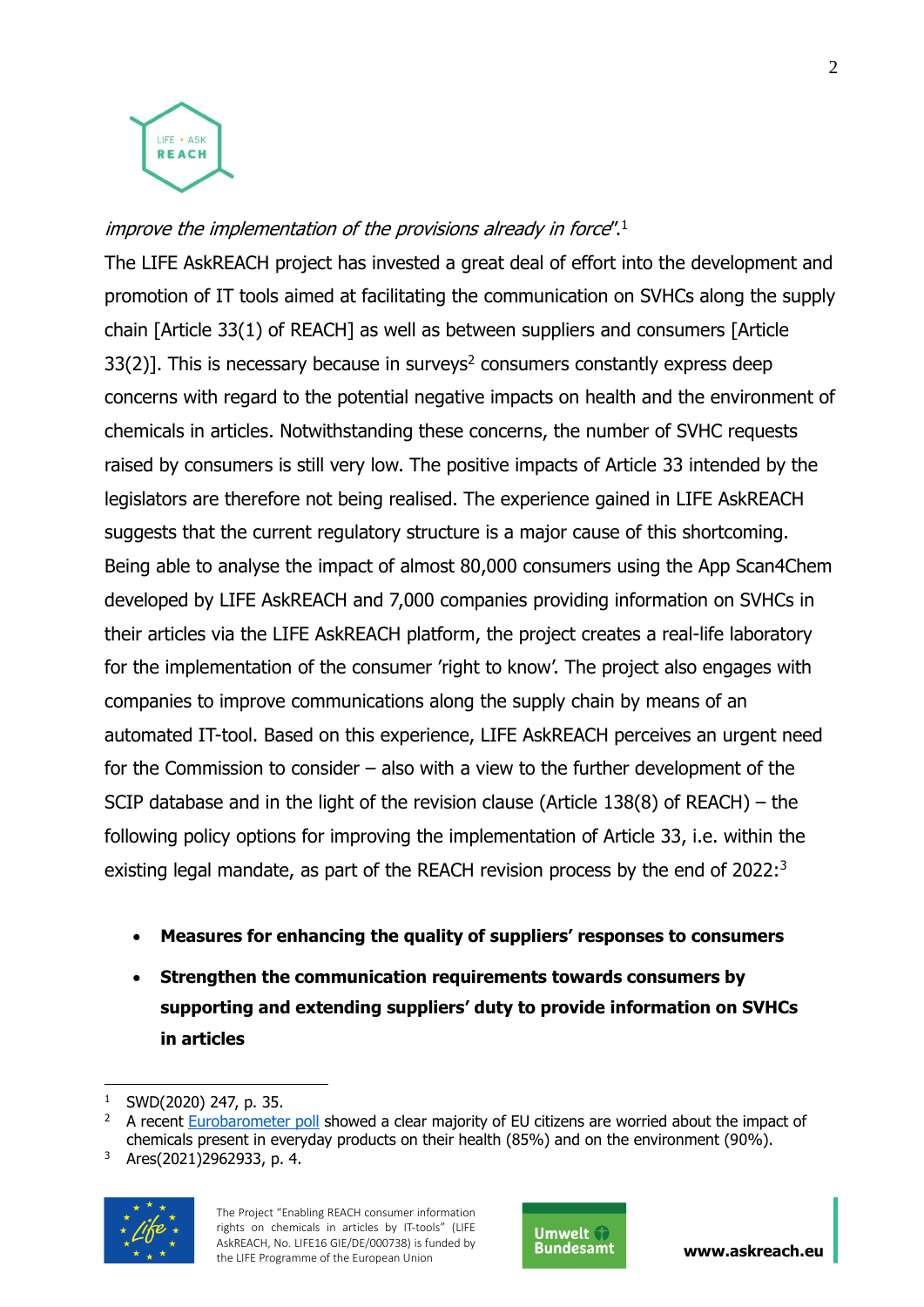

- **Shorter period to respond to consumer requests**
- **Improved consumer information when shopping via online marketplaces**
- **Development and implementation of a unique product identifier to reduce transaction costs of all actors involved**

These options, which are further elaborated in the Annex, are not intended as a conclusive list of adaptations deemed necessary. Rather, others have already indicated legal options to modify Article  $33(1)^4$  that are also relevant and that stand in a systematic relation to the policy options identified by LIFE AskREACH.

The Commission, through its Chemicals Strategy for Sustainability, commits to "*ensure* availability of information on chemical content and safe use, by introducing information requirements in the context of the Sustainable Product Policy Initiative and tracking the presence of substances of concern through the life cycle of materials and products"<sup>5</sup> and aims at facilitating the transition targeted by the EU Green Deal to a resource efficient "*clean and circular economy*".<sup>6</sup> Enhancing the regulatory context of Article 33 as mentioned above would be an important step towards this goal.

Sincerely,

**Dr. Ioannis Dosis**  Project manager of the LIFE AskREACH Consortium

<sup>6</sup> COM(2019) 640, p. 7.





<sup>1</sup> See Martin Führ, Julian Schenten et al., [Advancing REACH: Substances in Articles,](https://www.umweltbundesamt.de/en/publikationen/advancing-reach-substances-in-articles) published by Umweltbundesamt (2020), explicit duty to provide SVHC information in the supply chain before supply to support informed purchasing decisions, reporting obligations after candidate list updates, explicit duty to organize with regard to supply chain communication on SVHCs, etc.

<sup>5</sup> COM(2020) 667, p. 6; cf. COM(2018) 116, p. 6.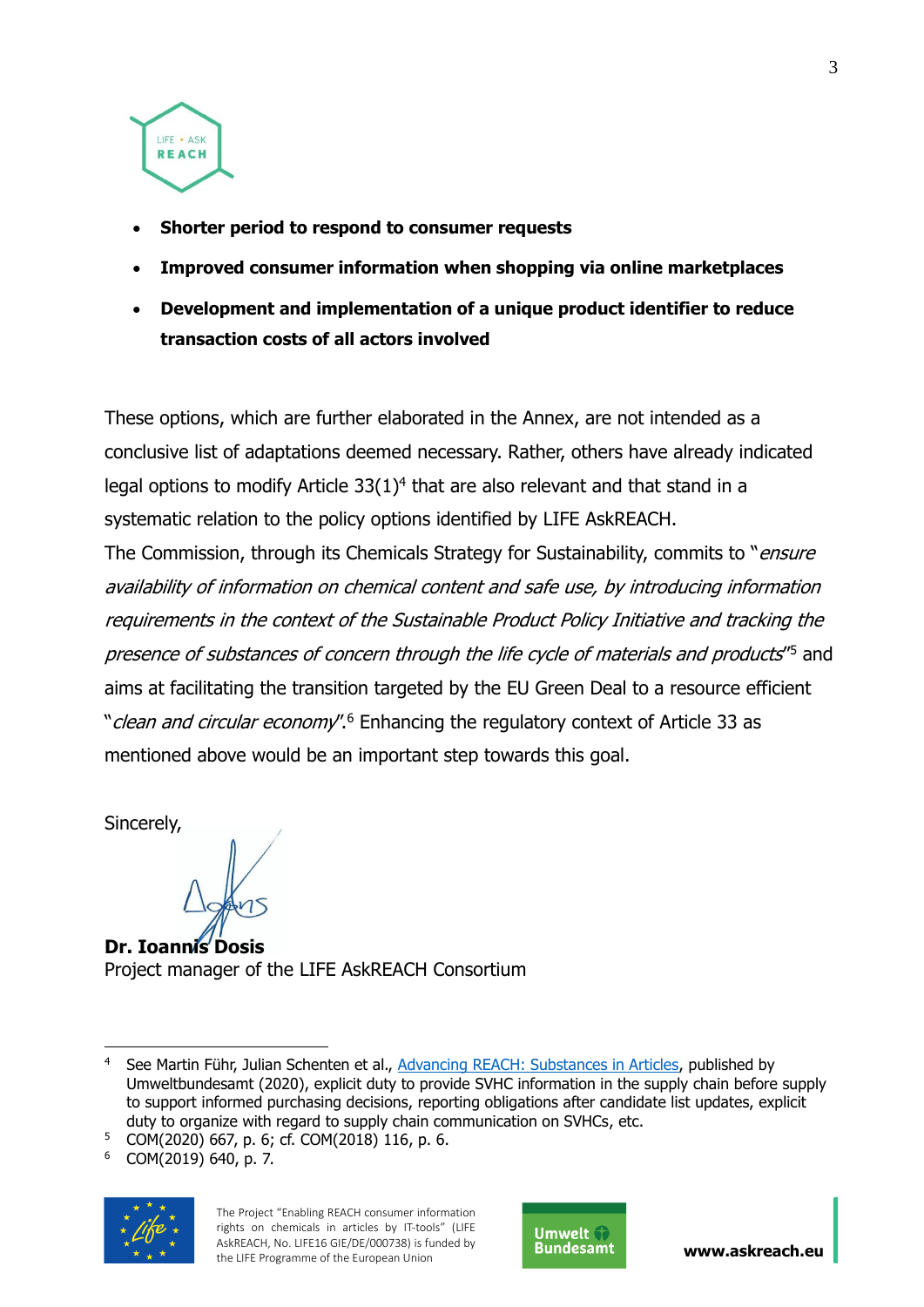

#### **ANNEX**

#### **Measures enhancing the quality of suppliers' responses to consumers**

Users of "Scan4Chem" often turn to the LIFE AskREACH team when they are uncertain whether the responses received from suppliers comply with Article 33 of REACH. Unfortunately, it is rather common that these responses do not identify the article in question or the current status of the Candidate List. Often suppliers simply state in a general manner "Our company is REACH compliant" instead of referring to the duties pursuant to Article 33. There are numerous additional examples of incorrect response behaviour.

Against this background, we strongly support the conclusion formulated in the Review according to Article 138(8) that there is a need to improve the implementation of the provisions.<sup>7</sup> Measures should include improved enforcement and capacity building, also with regard to effective communications of substances in articles along the supply chains.

# **Strengthen the communication requirements towards consumers by supporting and extending suppliers' duty to provide information on SVHCs in articles**

Currently, article recipients in most cases do not receive any the SVHC-related information foreseen in Article 33(1). There are two possible reasons: (i) the article and all sub-components contain no SVHCs at a concentration above 0.1% w/w, or (ii) the supplier is unaware of the obligation to communicate the presence of such SVHCs. The resulting uncertainty in turn makes it very difficult for the article recipient to comply with Article 33 requirements. The same uncertainty applies to consumers expecting responses to information requests. Survey findings confirm that a large proportion of companies

<sup>1</sup> <sup>7</sup> SWD(2020) 247, p. 35.



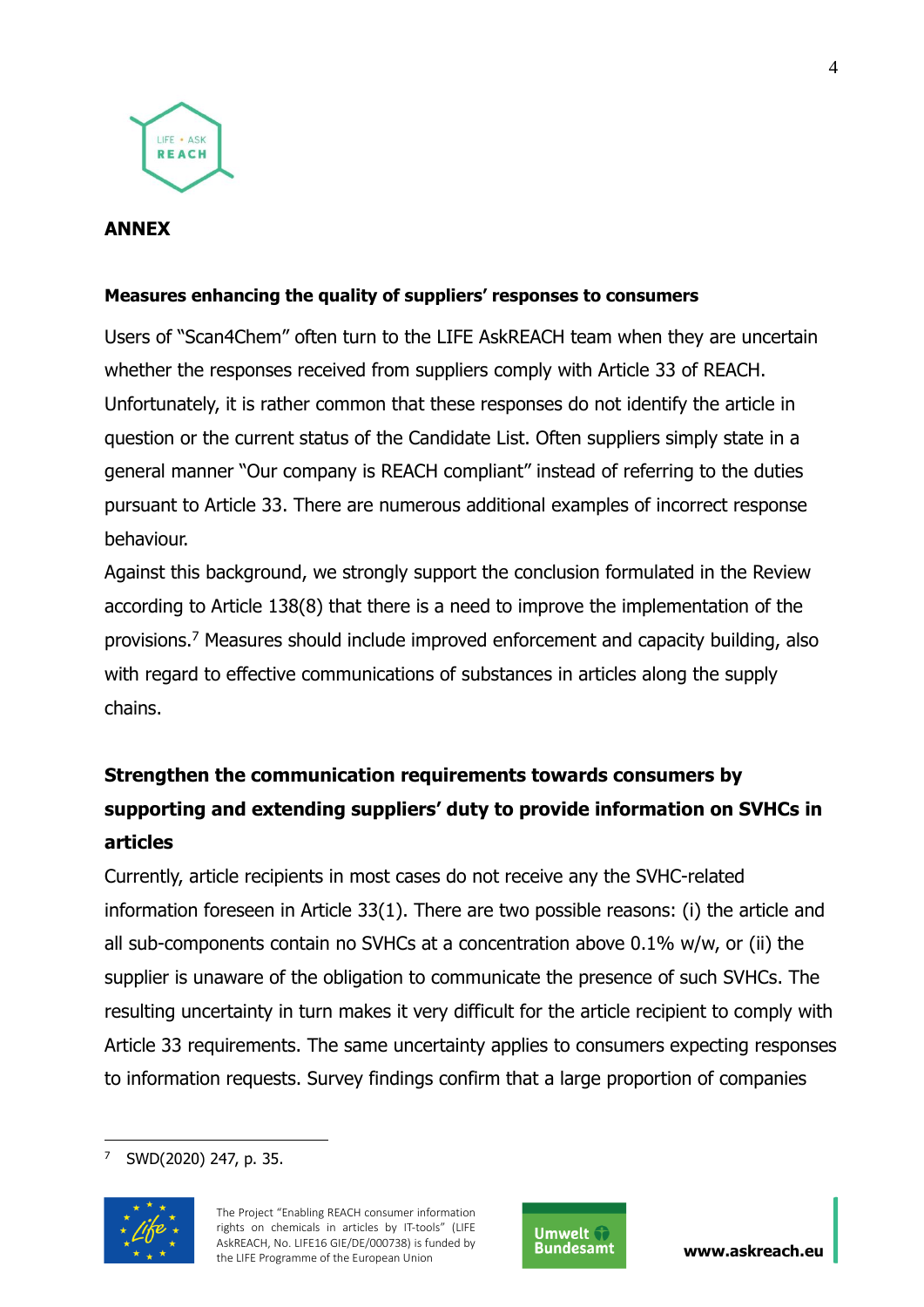

are not well-prepared to respond to consumer requests.<sup>8</sup>

By the end of December 2021, the LIFE AskREACH project had registered 22,500 consumer requests based on Article 33(2) related to 18,500 suppliers using the App "Scan4Chem". More than half of those requests remained unanswered and the answers that were received often showed a poor quality (see above). Despite the possibility of technical problems in some cases (e.g. spam filters), such findings highlight the fact that many suppliers are not (fully) aware of and not fully prepared for fulfilling their legal duties and the numbers cited here give an idea of the extent of the problem. The low response rate issue extends further, as empirical data indicates that absence of a reply has a negative effect on consumers' request behaviour, i.e. they lose confidence in their information rights and refrain from submitting further requests. $9$  The lack of consumer requests in turn reduces the incentive for suppliers to engage in SVHC communication and substitution. Under these circumstances, Article 33 cannot create the intended market effects.

In this respect, it remains to be seen whether the SCIP database established by ECHA under the Waste Framework Directive (WFD) and based on Article 33(1) of REACH will make a difference. In fact, the challenges to ensure compliance of suppliers with the duty to notify the Agency of SVHCs at concentrations in articles above 0.1% w/w pursuant to the WFD are structurally related to those challenges in fulfilling duties of Article 33 of REACH. Therefore, at least in the short term, one may not expect that "no SCIP entry" for a particular article equals "no SVHC presence above the threshold". Transparency gains on the part of the consumers are consequently likely to be limited for a transitional period of several years.

In order to improve the situation and maintain the confidence of the consumers, communication requirements towards consumers should be strengthened by supporting

<sup>9</sup> Schenten, Brenig, Führ and Bizer, Environ Sci Eur (2020) 32:114, p. 9.



<u>.</u>



<sup>&</sup>lt;sup>8</sup> Nearly half the companies that participated in an LIFE AskREACH survey and had previously received a consumer request stated that usually they do not have the necessary information to provide an immediate response, see the LIFE [AskREACH baseline report](https://www.askreach.eu/wp-content/uploads/2019/07/LIFEAskREACH_Baseline-publication_2019-07-10.pdf) (public version), p. 29.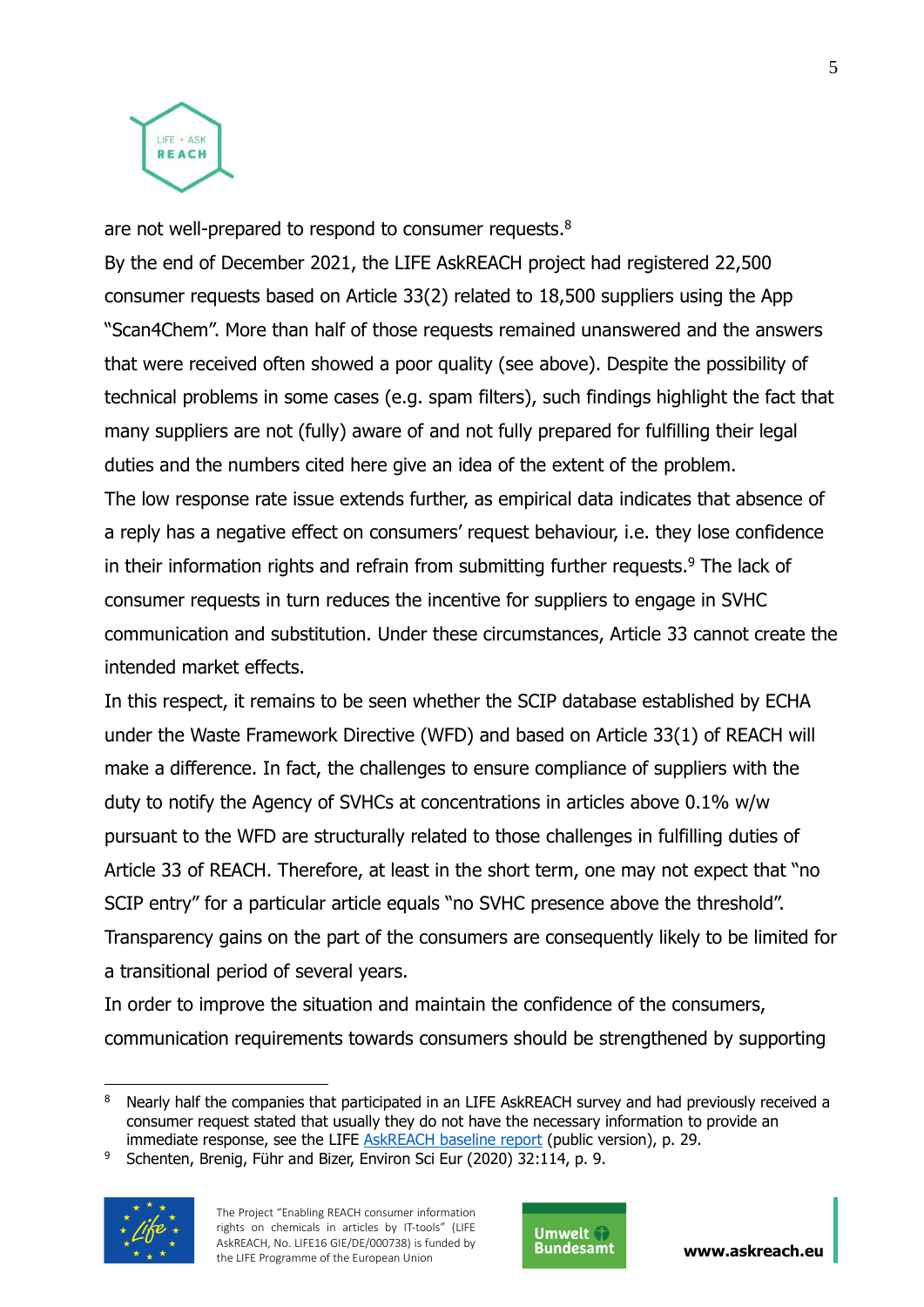

and extending suppliers' duty to provide information on SVHCs in articles. To answer the consumer request, suppliers must have established a functioning supply chain communication pursuant to Article 33(1) and be prepared for such consumer requests. The Commission should foster this with further measures given the shortcomings mentioned above. Such measures could, among others, be chosen from the following options:

- Extension of the communication obligation according to Article 33(1) to consumers, i.e. an obligatory duty to always proactively inform consumers when SVHCs are present above 0.1% in an article.
- Extension of the supply chain communication according to Article 33(1) to an obligation for the supplier to always report to any recipient of an article, whether or not the minimum concentration level is exceeded
- Extension of the obligation to respond to requests from consumers according to Article 33(2) also in cases where SVHCs are not present above 0.1%: That could contribute to solving the issue of low response rates to the extent that it clarifies that "no SVHC presence above the threshold" is no longer a valid justification for not responding.
- Equivalent measures in the context of legislation other than REACH, e.g. via a "digital product passport" as foreseen in the Green Deal and the accompanying strategies<sup>10</sup> or a Full Material Declaration scheme<sup>11</sup>.
- Capacity building for article suppliers and their supply chains

# **Shorter period to respond to consumer requests**

With the current response period of up to 45 days, the incentive for consumers to make an Article 33(2) request is quite limited. After more than 10 years of REACH, the supply

 $11$  Cf. the recommendations at [Proactive Alliance, 2021](https://www.proactive-alliance.info/fileadmin/Proactive_Alliance/Proactive_Alliance_Discussion_Paper_with_Technical_Recommendations_January_2021.pdf) on the design of reporting standards for substances in articles.





<sup>&</sup>lt;u>.</u> <sup>10</sup> COM(2021) 118, 3.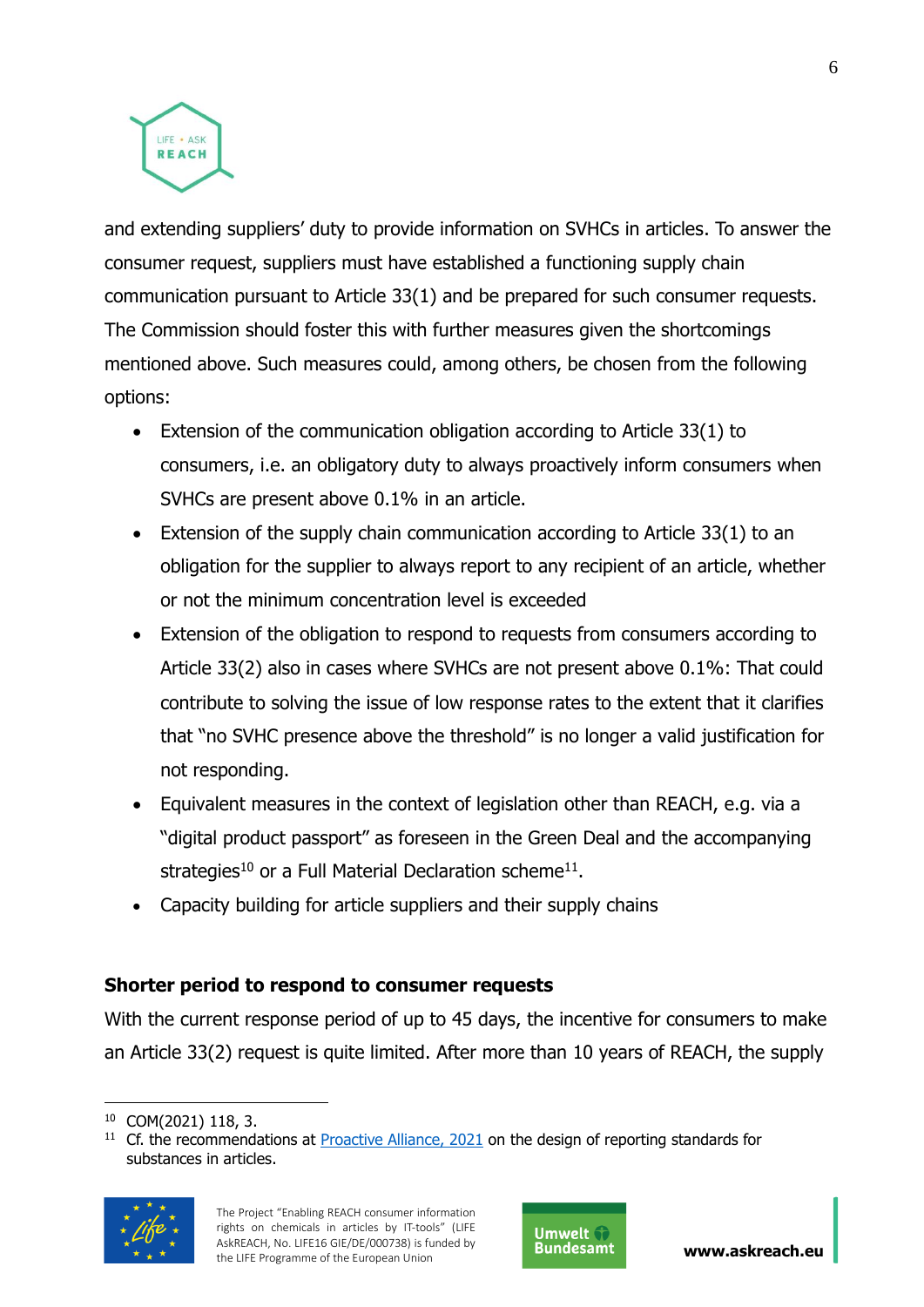

chain actors should be in the position to establish effective Article 33(1) communications, so that the response period could be substantially reduced. This can also be applied to retailers, which are part of the information flow stipulated by Article 33(1). As the direct link to consumers, retailers also have the greatest incentive to keep SVHC information accurately up-to-date. The larger retailers in most cases rely on enterprise resource planning (ERP) systems capable of identifying and tracing every article in stock. The same applies to wholesale traders distributing articles to smaller shops which they can provide with SVHC data, based on the article numbers.

Considering the obligation to notify SVHC in articles by electronic means to the SCIP database, the interplay between Article 33 of REACH and the related provisions in the WFD create  $a - at$  least implicit  $-$  "duty to organise" (a legal approach also captured in Art. 36(1) REACH). Notwithstanding the deficits on the implementation of SCIP outlined above, this strives for replacing the outdated "snail mail" response period of 45 days by an approach in line with the age of digital solutions, i.e. an immediate automated provision of the SVHC article information. Consumer feedback from the use of the smartphone App "Scan4Chem" developed in the LIFE AskREACH project clearly highlights the necessity for such developments to allow consumers to make informed purchasing decisions at the point of sale.

#### **Shopping online at marketplaces**

The rise of online marketplaces hosting third-party sellers puts EU consumer protection at risk by blurring the boundaries between the intermediary IT-platform as such, the retailers and fulfilment centres or service providers. Opaque distribution channels often leave consumers unclear where to address the 'right to know' request. For instance, for users of the "Scan4Chem" App it is plausible to assume they are entitled to request SVHC information for articles of interest from large online platforms. However, it is unclear whether the operators of these platforms are to be regarded as "supplier of an article" under the REACH definition with regard to the articles sold via the marketplace.



The Project "Enabling REACH consumer information rights on chemicals in articles by IT-tools" (LIFE AskREACH, No. LIFE16 GIE/DE/000738) is funded by AskREACH, No. LIFE16 GIE/DE/000738) is funded by **www.askreach.eu**<br>the LIFE Programme of the European Union



7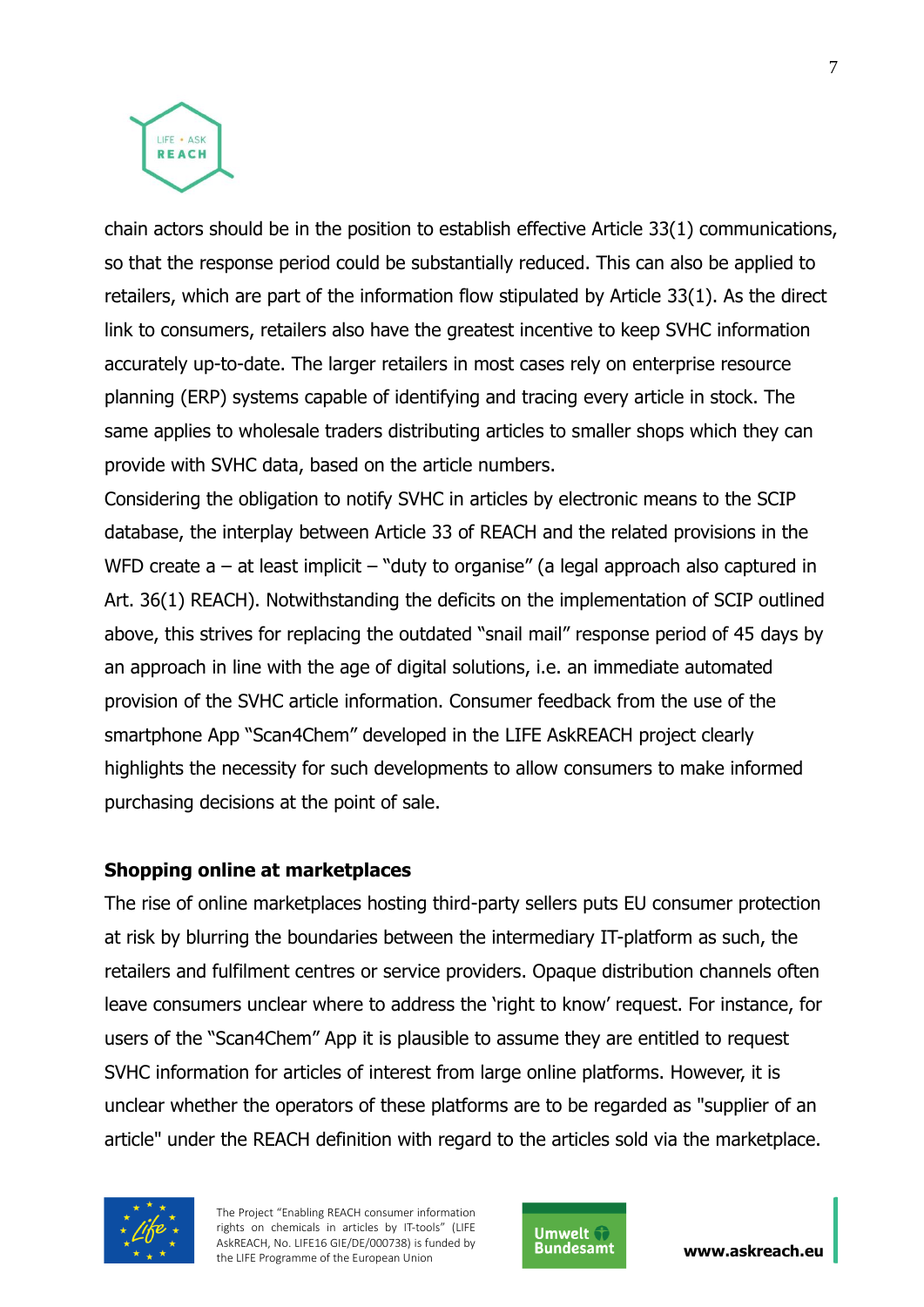

If this is not the case, the company offering the product via the platform would have to be contacted by the consumer, which constitutes an additional effort. Furthermore, suppliers' headquarters are often located outside the EU and are therefore not subject to the REACH Regulation. In contrast, the platform operators would have the market power to demand the SVHC data from the marketplace users. The platform operators also have the technical possibilities to make SVHC data available online as is done with other product information.

Τo enhance transparency for the consumer, a thorough assessment is required of the extent to which platform operators can be considered article suppliers, for instance if they physically store and dispatch articles to consumers. One option in line with the objective of Article 33 would be to add these actors to the definition of "supplier of an article" according to Article 3(33) of REACH.

The described challenges for consumers increase when the third-party seller distributing articles via the (EU) online marketplace is based outside of the EU. Consequently, another option that is less intrusive from the perspective of platform provider would be to specify the suggested "retailer fiction" to the extent that it applies only for articles offered by third-party sellers for which the online marketplace creates the EU market.

Establishing an information requirement similar to Article 48 of the CLP Regulation pursuant to which "any advertisement for a substance classified as hazardous shall mention the hazard classes or hazard categories concerned" could also be considered. This could take the form of a duty to display on the product page at the web store or online-catalogue whether SVHCs are (not) present at concentrations above 0.1%.

## **Development and implementation of a unique product identifier**

One major challenge for LIFE AskREACH is to properly identify articles subject to a rightto-know request allowing for a targeted response by the supplier. To this end, the system supports identification of the Global Trade Item Number (GTIN), a globally used standard for the identification of products, assigned by the organisation GS1.



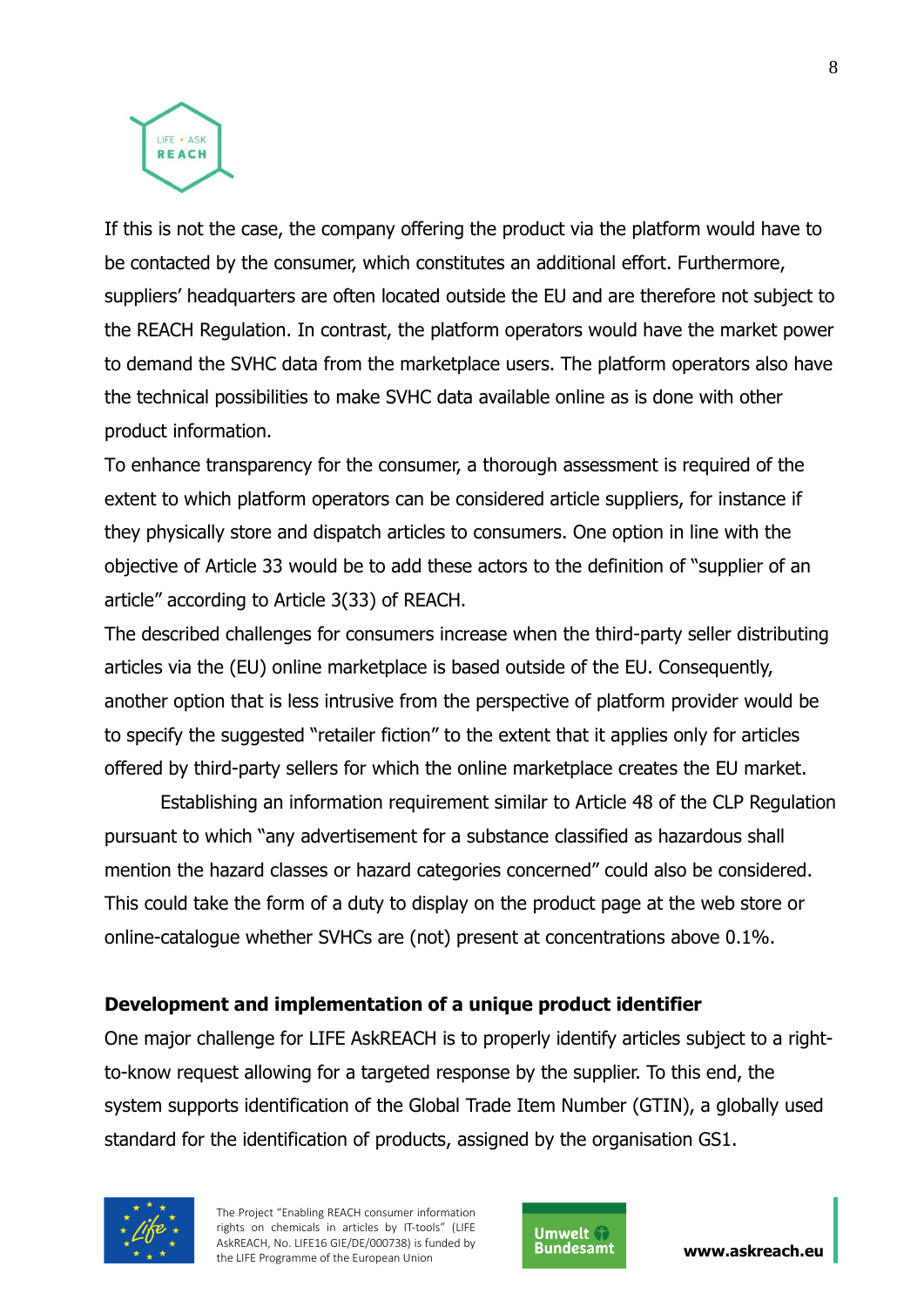

Scan4Chem identifies articles by reading the specific barcode that translates the GTIN. However, suppliers sometimes assign the same GTIN to whole groups of articles, e.g. as in the case of fast changing collections. Additionally, and more importantly, specimens of the same article may originate from different production batches. For each batch, there can be different actors and process steps in the supply chain. This, in turn, may result in differing chemical compositions of articles, which may or may not trigger the Article 33 information obligations. However, the "GTIN Management Standard" states that only changes to the article formulation that affect the legally-required declarable information on the packaging of an article require a new GTIN.<sup>12</sup> The use of proprietary barcodes is also common with large brands. Consequently, GTINs have proven to be an imperfect tool for identifying individual articles.

The development and implementation of a governance framework for unique product identifiers, capable of taking into account additional article information such as product batch levels would significantly improve SVHC communications. Experience in this regard gathered by the ECHA SCIP team should be considered. Such a framework would align well with the policy objective of a "digital product passport".

<sup>&</sup>lt;sup>12</sup> See [https://www.gs1.org/1/gtinrules/en/.](https://www.gs1.org/1/gtinrules/en/)



1